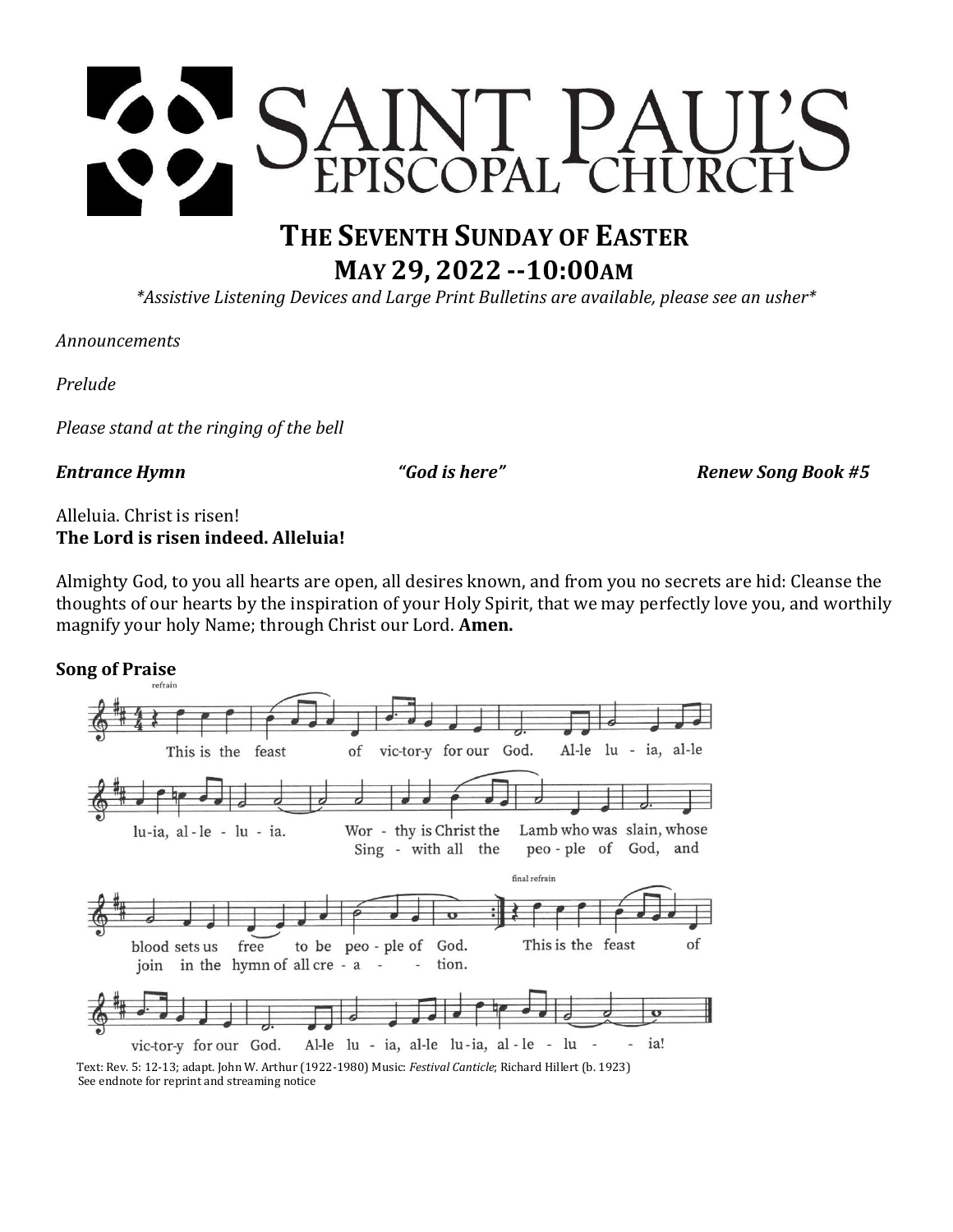The Lord be with you. **And also with you.** Let us pray.

O God, the King of glory, you have exalted your only Son Jesus Christ with great triumph to your kingdom in heaven: Do not leave us comfortless, but send us your Holy Spirit to strengthen us, and exalt us to that place where our Savior Christ has gone before; who lives and reigns with you and the Holy Spirit, one God, in glory everlasting. *Amen.*

### *The Lessons*

### *A reading from* Acts 16:16-34

With Paul and Silas, we came to Philippi in Macedonia, a Roman colony, and, as we were going to the place of prayer, we met a slave girl who had a spirit of divination and brought her owners a great deal of money by fortune-telling. While she followed Paul and us, she would cry out, "These men are slaves of the Most High God, who proclaim to you a way of salvation." She kept doing this for many days. But Paul, very much annoyed, turned and said to the spirit, "I order you in the name of Jesus Christ to come out of her." And it came out that very hour. But when her owners saw that their hope of making money was gone, they seized Paul and Silas and dragged them into the marketplace before the authorities. When they had brought them before the magistrates, they said, "These men are disturbing our city; they are Jews and are advocating customs that are not lawful for us as Romans to adopt or observe." The crowd joined in attacking them, and the magistrates had them stripped of their clothing and ordered them to be beaten with rods. After they had given them a severe flogging, they threw them into prison and ordered the jailer to keep them securely. Following these instructions, he put them in the innermost cell and fastened their feet in the stocks. About midnight Paul and Silas were praying and singing hymns to God, and the prisoners were listening to them. Suddenly there was an earthquake, so violent that the foundations of the prison were shaken; and immediately all the doors were opened and everyone's chains were unfastened. When the jailer woke up and saw the prison doors wide open, he drew his sword and was about to kill himself, since he supposed that the prisoners had escaped. But Paul shouted in a loud voice, "Do not harm yourself, for we are all here." The jailer called for lights, and rushing in, he fell down trembling before Paul and Silas. Then he brought them outside and said, "Sirs, what must I do to be saved?" They answered, "Believe on the Lord Jesus, and you will be saved, you and your household." They spoke the word of the Lord to him and to all who were in his house. At the same hour of the night he took them and washed their wounds; then he and his entire family were baptized without delay. He brought them up into the house and set food before them; and he and his entire household rejoiced that he had become a believer in God.

### The Word of the Lord. **Thanks be to God.**

*Psalm 97(Read responsively by whole verse)*

1 The LORD is King; let the earth rejoice; \* let the multitude of the isles be glad. **2 Clouds and darkness are round about him, \* righteousness and justice are the foundations of his throne.** 3 A fire goes before him \* and burns up his enemies on every side.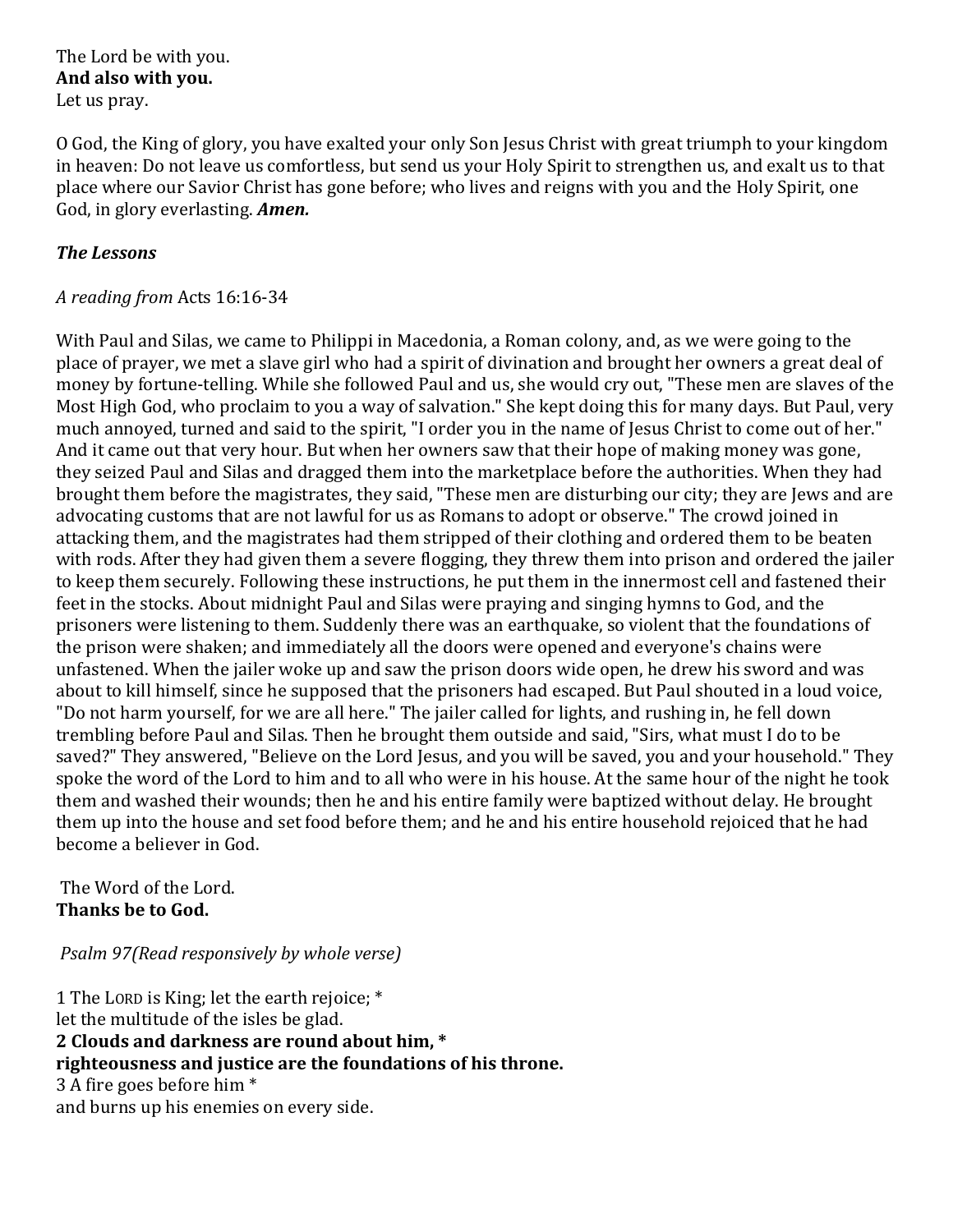### **4 His lightnings light up the world; \* the earth sees it and is afraid.** 5 The mountains melt like wax at the presence of the LORD, \* at the presence of the Lord of the whole earth. **6 The heavens declare his righteousness, \* and all the peoples see his glory.** 7 Confounded be all who worship carved images and delight in false gods! \* Bow down before him, all you gods. **8 Zion hears and is glad, and the cities of Judah rejoice, \* because of your judgments, O LORD.** 9 For you are the LORD, most high over all the earth; \* you are exalted far above all gods. **10 The LORD loves those who hate evil; \* he preserves the lives of his saints and delivers them from the hand of the wicked.** 11 Light has sprung up for the righteous, \* and joyful gladness for those who are truehearted. **12 Rejoice in the LORD, you righteous, \* and give thanks to his holy Name.**

### *A reading from Revelation 22:12-14, 16-17, 20-21*

At the end of the visions I, John, heard these words: "See, I am coming soon; my reward is with me, to repay according to everyone's work. I am the Alpha and the Omega, the first and the last, the beginning and the end."

Blessed are those who wash their robes, so that they will have the right to the tree of life and may enter the city by the gates. "It is I, Jesus, who sent my angel to you with this testimony for the churches. I am the root and the descendant of David, the bright morning star." The Spirit and the bride say, "Come." And let everyone who hears say, "Come." And let everyone who is thirsty come. Let anyone who wishes take the water of life as a gift.

The one who testifies to these things says, "Surely I am coming soon." Amen. Come, Lord Jesus! The grace of the Lord Jesus be with all the saints. Amen.

The Word of the Lord. **Thanks be to God.**



 admin. GIA Publications, Inc. see endnote for reprint and streaming notice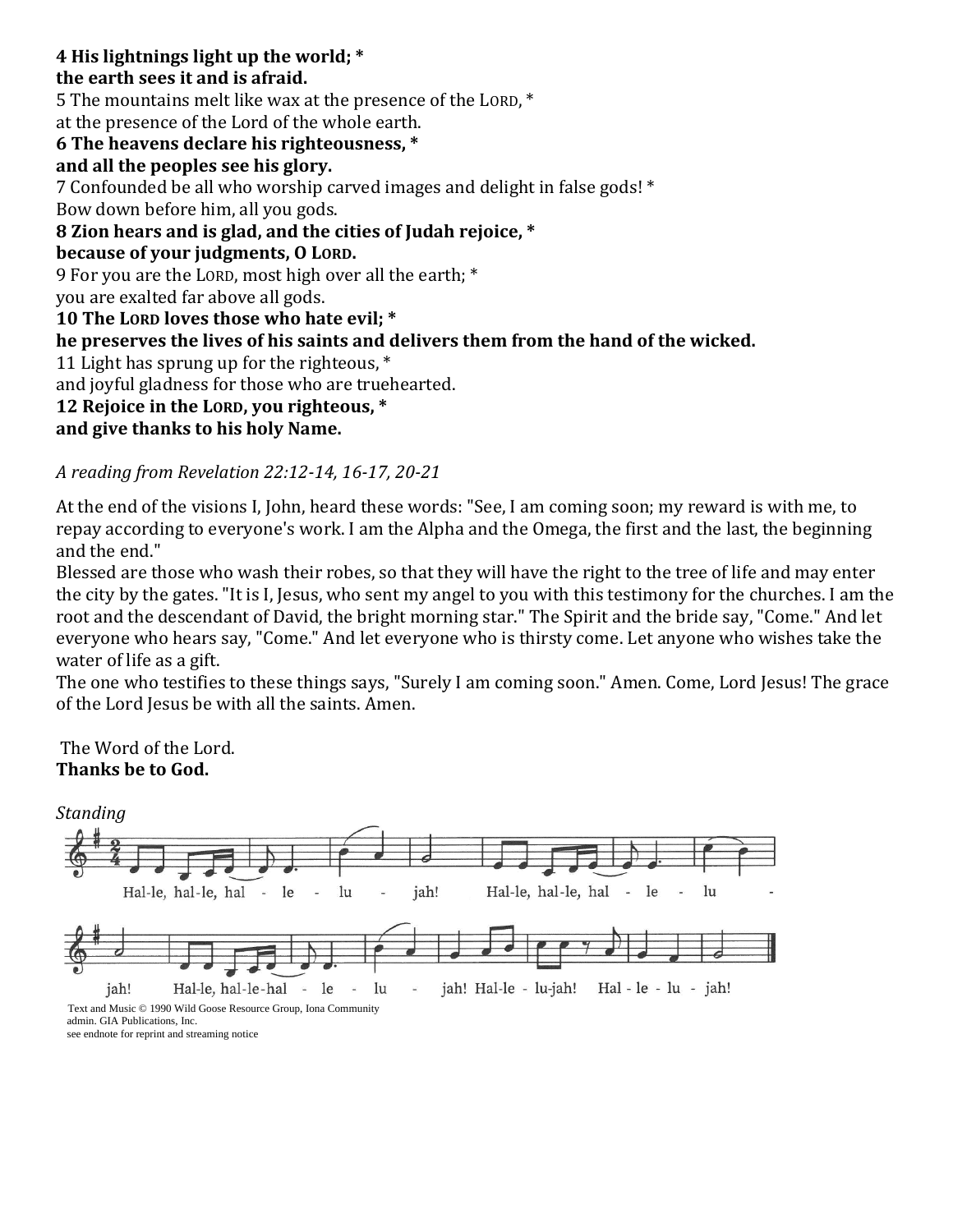### *The Holy Gospel of our Lord Jesus Christ according John* **Glor Glory to you, Lord Christ.**

### *John 17:20-26*

Jesus prayed for his disciples, and then he said. "I ask not only on behalf of these, but also on behalf of those who will believe in me through their word, that they may all be one. As you, Father, are in me and I am in you, may they also be in us, so that the world may believe that you have sent me. The glory that you have given me I have given them, so that they may be one, as we are one, I in them and you in me, that they may become completely one, so that the world may know that you have sent me and have loved them even as you have loved me. Father, I desire that those also, whom you have given me, may be with me where I am, to see my glory, which you have given me because you loved me before the foundation of the world. "Righteous Father, the world does not know you, but I know you; and these know that you have sent me. I made your name known to them, and I will make it known, so that the love with which you have loved me may be in them, and I in them."

The Gospel of the Lord. **Praise to you, Lord Christ.**

*The Sermon The Rev. Dr. Brent Norris*

*Standing*

*The Nicene Creed*

**We believe in one God, the Father, the Almighty, maker of heaven and earth, of all that is, seen and unseen.**

**We believe in one Lord, Jesus Christ, the only Son of God, eternally begotten of the Father, God from God, Light from Light, true God from true God, begotten, not made, of one Being with the Father. Through him all things were made. For us and for our salvation he came down from heaven: by the power of the Holy Spirit he became incarnate from the Virgin Mary, and was made man. For our sake he was crucified under Pontius Pilate; he suffered death and was buried. On the third day he rose again in accordance with the Scriptures; he ascended into heaven and is seated at the right hand of the Father. He will come again in glory to judge the living and the dead, and his kingdom will have no end.**

**We believe in the Holy Spirit, the Lord, the giver of life, who proceeds from the Father and the Son. With the Father and the Son he is worshiped and glorified. He has spoken through the Prophets. We believe in one holy catholic and apostolic Church. We acknowledge one baptism for the forgiveness of sins. We look for the resurrection of the dead, and the life of the world to come. Amen.**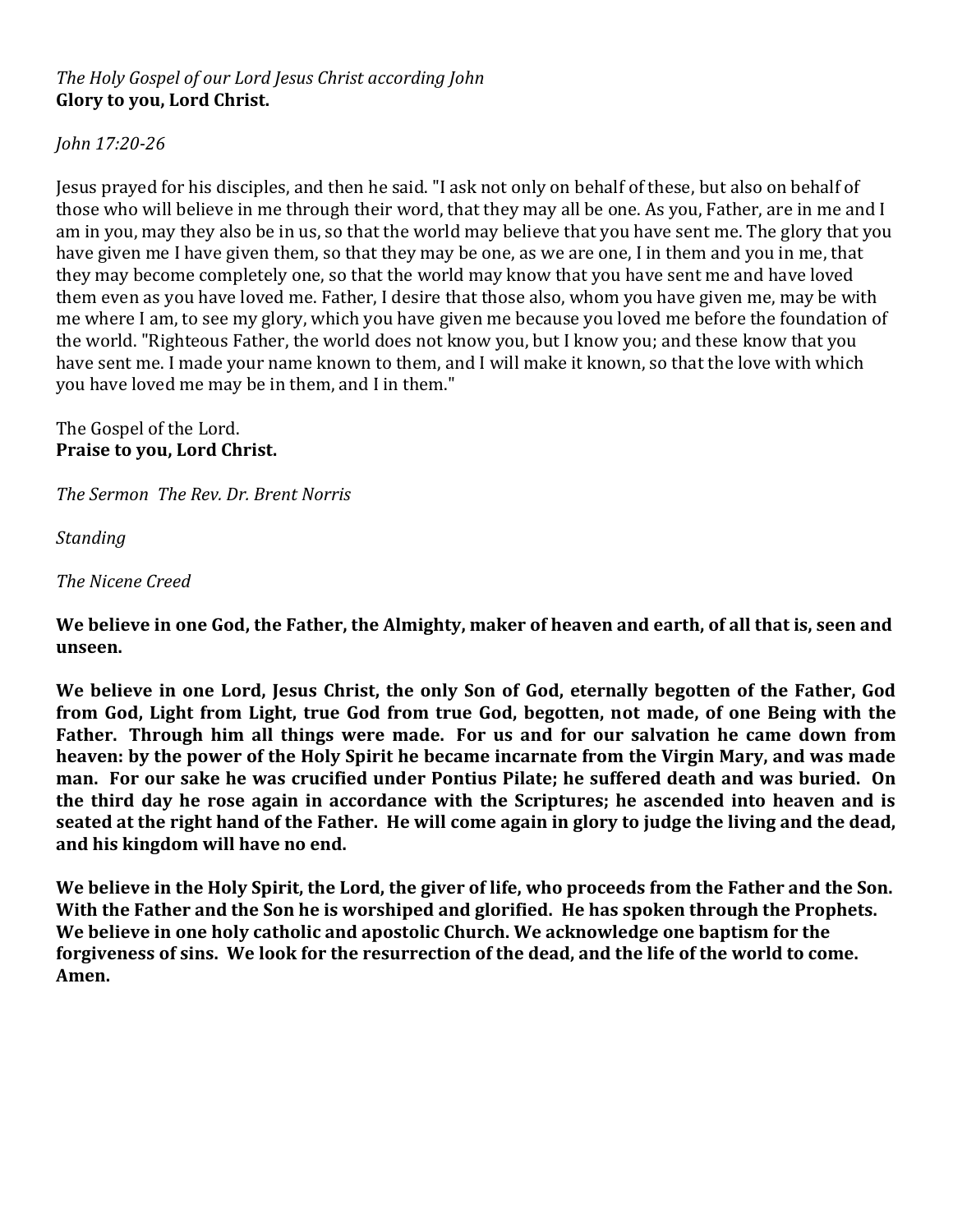## *All stand, and the Presider addresses the congregation*

Friends in Christ, we are gathered together with John and Julie, who have come today to give thanks to God for his blessing upon their marriage, and to reaffirm their marriage covenant.

# *The Presider then asks each spouse*

John, do you here, in the presence of God and of this congregation, renew the promises you made when you bound yourself to Julie. in holy matrimony?

I do.

Julie, do you here, in the presence of God and of this congregation, renew the promises you made when you bound yourself to John. in holy matrimony?

I do.

# *The Couple, kneeling or standing, say together*

We thank you, most gracious God, for consecrating our marriage in Christ's Name and presence. Lead us further in companionship with each other and with you. Give us grace to live together in love and fidelity, with care for one another. Strengthen us all our days, and bring us to that holy table where, with those we love, we will feast for ever in our heavenly home; through Jesus Christ our Lord. **Amen.**

### *The Presider then blesses them, saying*

May God the Father, who ordained that it is good for two people to live in the covenant of marriage. **Amen.**

May God the Son, who adorned this manner of life by his first miracle, at the wedding in Cana of Galilee, be present with you always. **Amen.**

May God the Holy Spirit, who has given you the will to persevere in your love and in your covenant with each other, strengthen your bond. **Amen.**

And may God the Holy Trinity, the source of all unity, bless you this day and for ever. **Amen.**

*The service continues with the Prayers of the People.*

# *Prayers of the People* **Form VI**

In peace, we pray to you, Lord God. *Silence*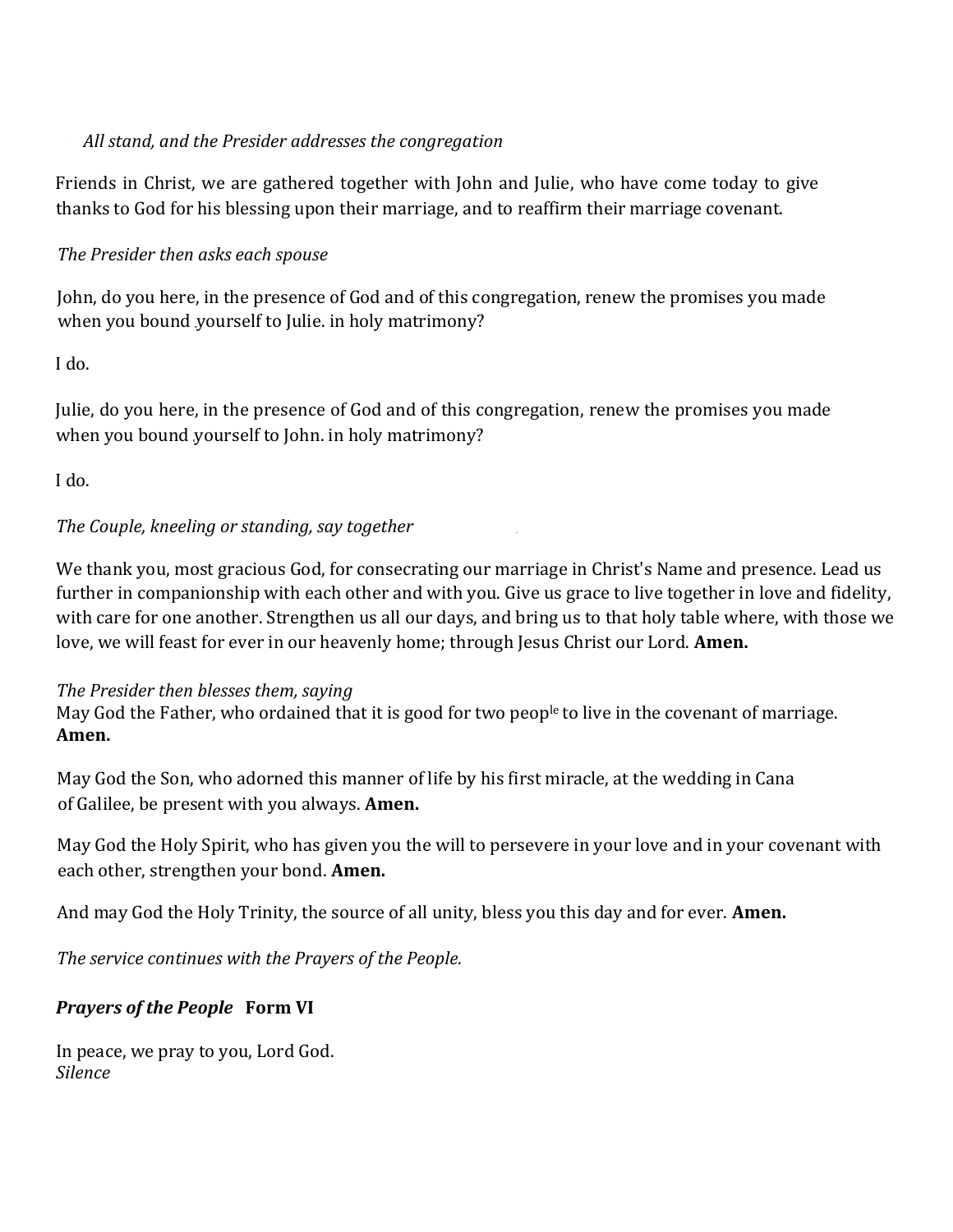For all people in their daily life and work; *For our families, friends, and neighbors, and for those who are alone.*

For this community, the nation, and the world; *For all who work for justice, freedom, and peace.*

For the just and proper use of your creation; *For the victims of hunger, fear, injustice, and oppression.*

For all who are in danger, sorrow, or any kind of trouble; *For those who minister to the sick, the friendless, and the needy.*

For the peace and unity of the Church of God; *For all who proclaim the Gospel, and all who seek the Truth.*

For Michael, our Presiding Bishop, and Russell, our Bishop and all bishops and other ministers; *For all who serve God in his Church.*

For the special needs and concerns of this congregation. *Silence The People may add their own petitions* Hear us, Lord; *For your mercy is great.*

We thank you, Lord, for all the blessings of this life. *Silence The People may add their own thanksgivings* We will exalt you, O God our King; *And praise your Name for ever and ever.*

We pray for all who have died, that they may have a place in your eternal kingdom. *Silence The People may add their own petitions* Lord, let your loving-kindness be upon them; *Who put their trust in you.*

We pray to you also for the forgiveness of our sins. *Silence may be kept.*

*Leader and People* **Have mercy upon us, most merciful Father; in your compassion forgive us our sins, known and unknown,**

**things done and left undone; and so uphold us by your Spirit that we may live and serve you in newness of life,**

**to the honor and glory of your Name; through Jesus Christ our Lord. Amen.**

*The Celebrant concludes with an absolution or a suitable Collect.*

*Standing*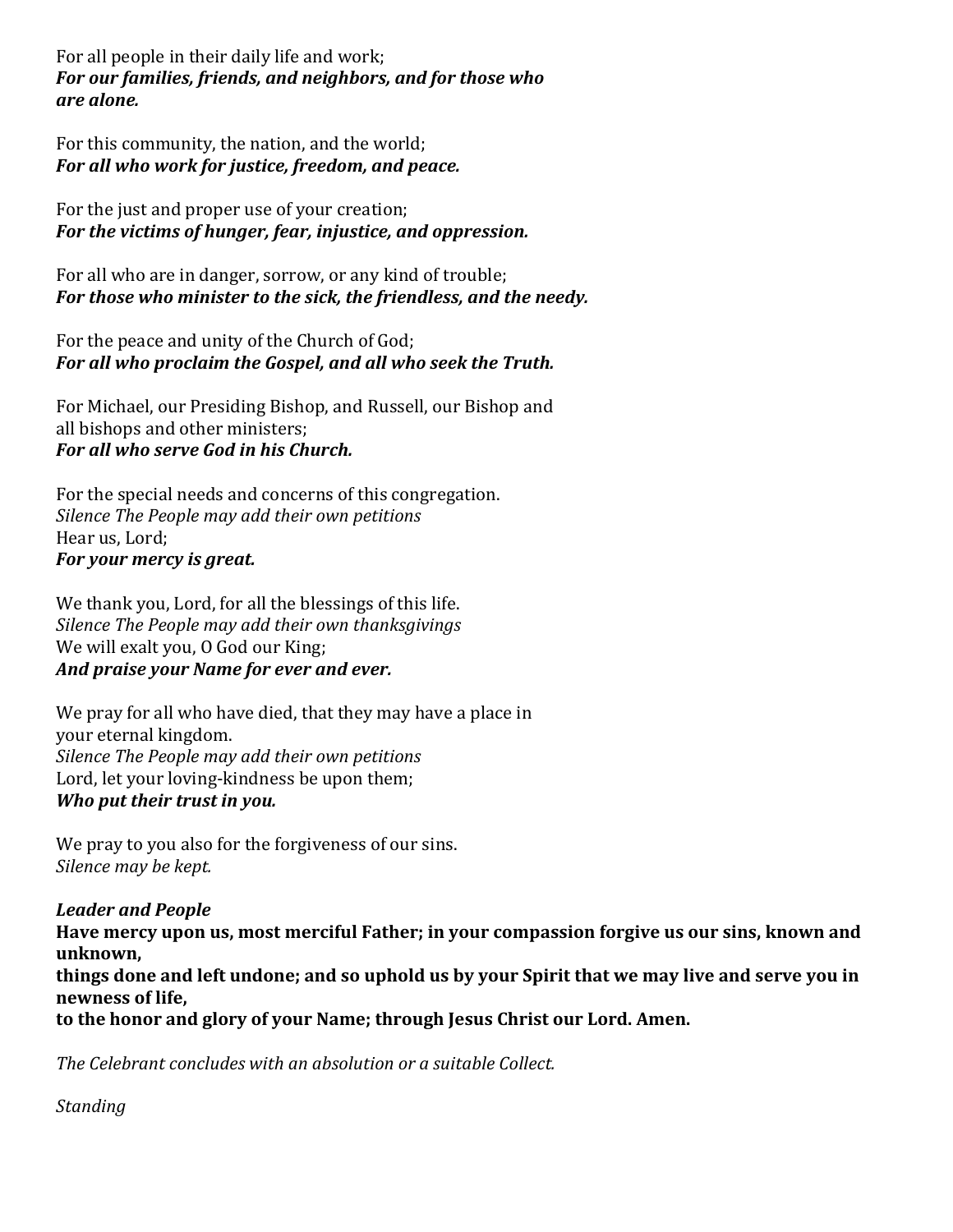#### The peace of Christ be always with you. **And also with you.**

### *The Offertory*



**Offertory Hymn** *"Lord of all hope" Renew Songbook #174*



 Text: Sylvia G. Dunstan (1955-1993) © GIA Publications Tune: *Holy Manna,* from *The Southern Harmony* See endnote for reprint and streaming notice

### **The Holy Communion**

### *Standing*

The Lord be with you. **And also with you.** Lift up your hearts. **We lift them to the Lord.** Let us give thanks to the Lord our God. **It is right to give him thanks and praise**

It is right, and a good and joyful thing, always and everywhere to give thanks to you, Father Almighty, Creator of heaven and earth. But chiefly are we bound to praise you for the glorious resurrection of your Son Jesus Christ our Lord; for he is the true Paschal Lamb, who was sacrificed for us, and has taken away the sin of the world. By his death he has destroyed death, and by his rising to life again he has won for us everlasting life. Therefore we praise you, joining our voices with Angels and Archangels, and with all the company of heaven, who for ever sing this hymn to proclaim the glory of your Name.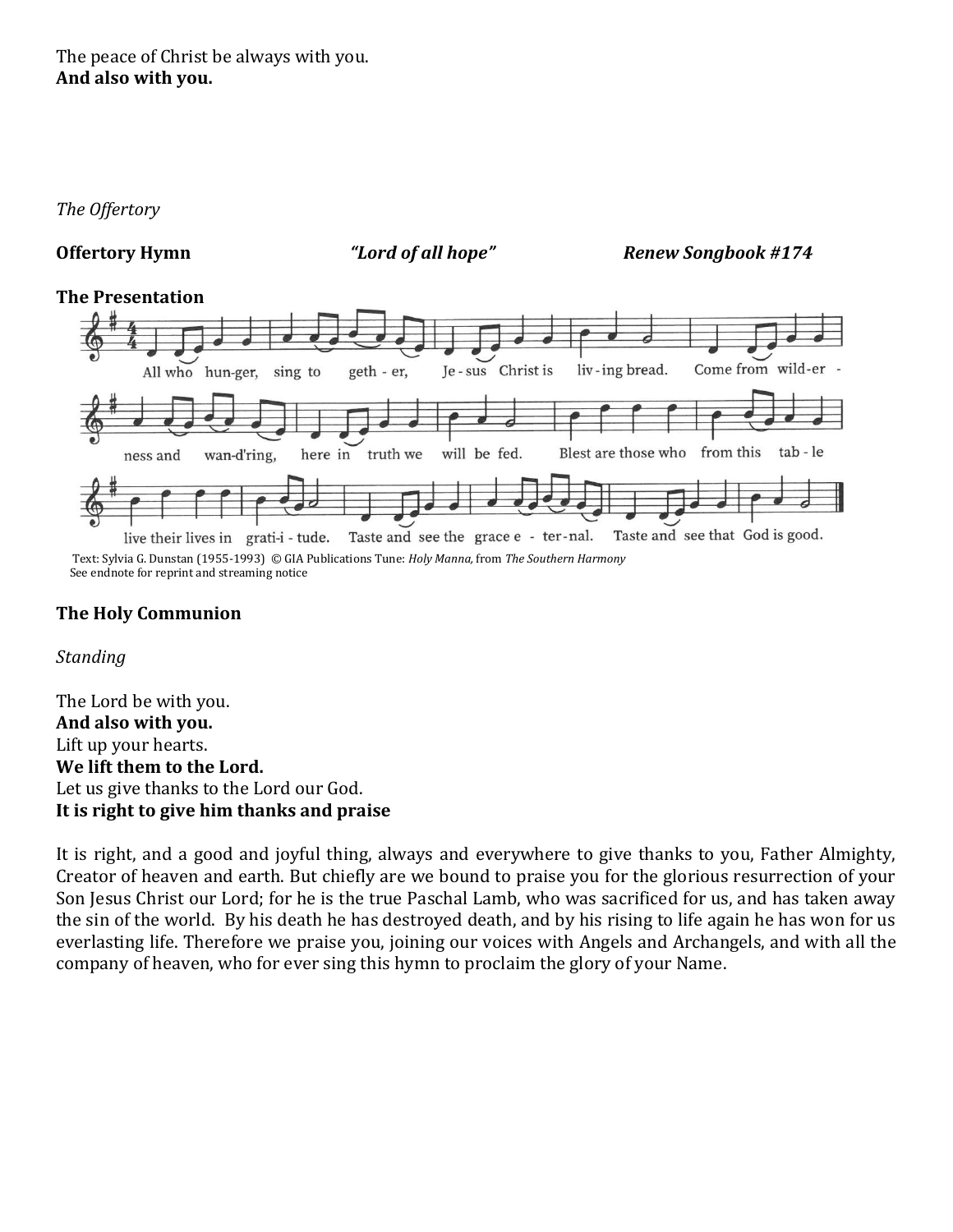

See endnote for reprint and streaming notice

#### *The people remain standing or kneel*

We give thanks to you, O God, for the goodness and love which you have made known to us in creation; in the calling of Israel to be your people; in your Word spoken through the prophets; and above all in the Word made flesh, Jesus, your Son. For in these last days you sent him to be incarnate from the Virgin Mary, to be the Savior and Redeemer of the world. In him, you have delivered us from evil, and made us worthy to stand before you. In him, you have brought us out of error into truth, out of sin into righteousness, out of death into life.

On the night before he died for us, our Lord Jesus Christ took bread; and when he had given thanks to you, he broke it, and gave it to his disciples, and said, "Take, eat: This is my Body which is given for you. Do this for the remembrance of me."

After supper he took the cup of wine; and when he had given thanks, he gave it to them, and said, "Drink this, all of you: This is my Blood of the new Covenant, which is shed for you and for many for the forgiveness of sins. Whenever you drink it, do this for the remembrance of me."

Therefore, according to his command, O Father, **We remember his death, We proclaim his resurrection, We await his coming in glory;**

And we offer our sacrifice of praise and thanksgiving to you, O Lord of all; presenting to you, from your creation, this bread and this wine. We pray you, gracious God, to send your Holy Spirit upon these gifts that they may be the Sacrament of the Body of Christ and his Blood of the new Covenant. Unite us to your Son in his sacrifice, that we may be acceptable through him, being sanctified by the Holy Spirit.

In the fullness of time, put all things in subjection under your Christ, and bring us to that heavenly country where, with all your saints, we may enter the everlasting heritage of your sons and daughters; through Jesus Christ our Lord, the firstborn of all creation, the head of the Church, and the author of our salvation.

By him, and with him, and in him, in the unity of the Holy Spirit all honor and glory is yours, Almighty Father, now and for ever. *AMEN.*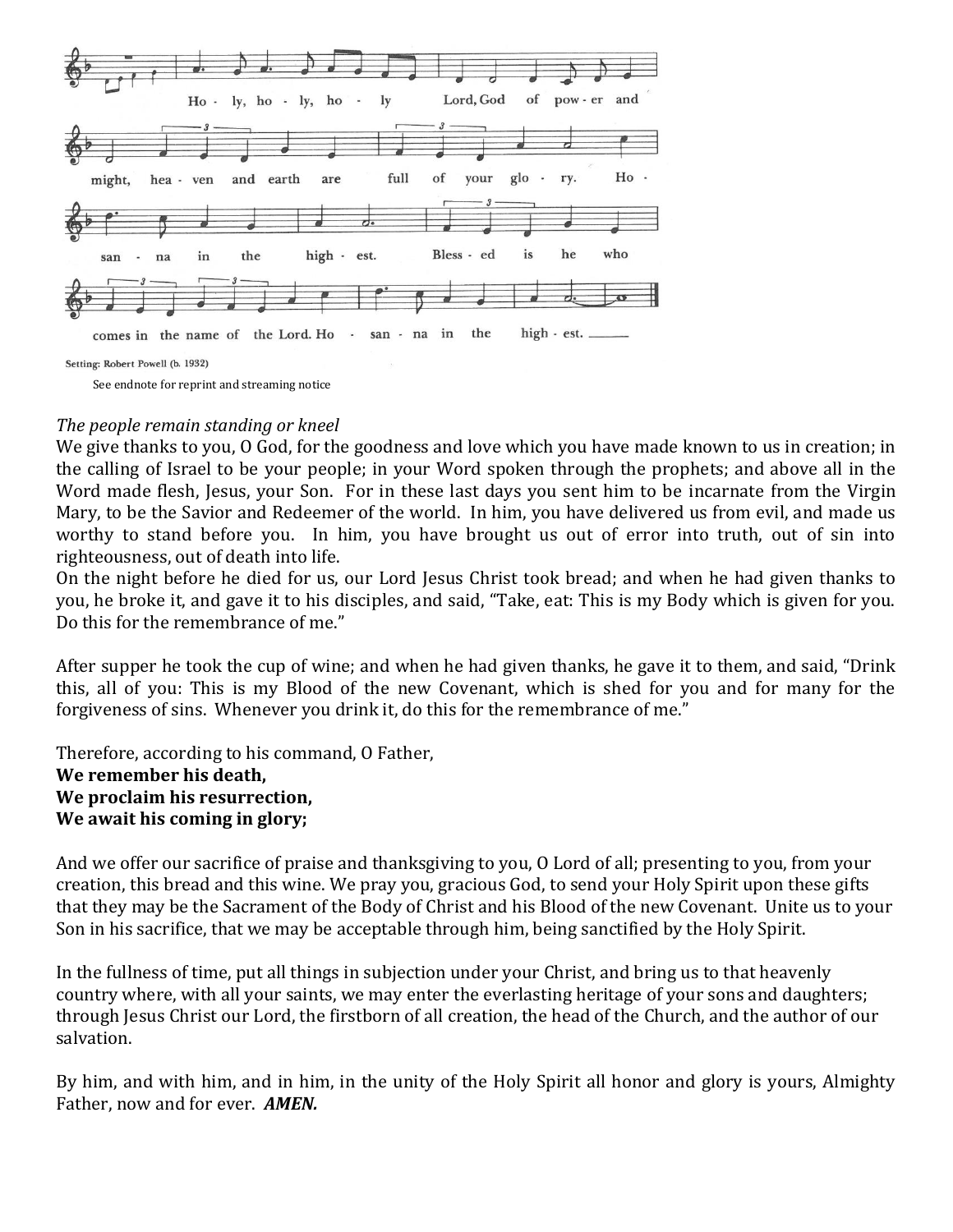And now, as our Savior Christ has taught us, we are bold to say,

**Our Father, who art in heaven, hallowed be thy Name, thy kingdom come, thy will be done, on earth as it is in heaven. Give us this day our daily bread. And forgive us our trespasses as we forgive those who trespass against us. And lead us not into temptation, but deliver us from evil. For thine is the kingdom, and the power, and the glory, for ever and ever. Amen.**

#### **The Breaking of the Bread**

Alleluia, Christ our Passover is sacrificed for us. **Therefore, let us keep the feast, Alleluia.**



#### **Invitation to Communion**

*Presider* 

Jesus said: I am the living bread that came down from heaven. He now gives this living bread to you, so that you may dwell in him and he in you. Come, the feast is prepared. Christ, the host, waits to meet you here.

#### **The Communion of the People**

**Communion Hymn 1202 "Bind us together" Renew Songbook #292** 

Let us pray.

**God of abundance, you have fed us with the bread of life and the cup of salvation; you have united us with Christ and one another; and you have made us one with all your people in heaven and earth. Now send us forth in the power of your Spirit, that we may proclaim your redeeming love to the world and continue for ever in the risen life of Christ our Savior. Amen.**

**The Blessing**

| Dismissal Hymn<br>#305 | "Lord you give the great commission"                              | <b>Renew Songbook</b> |
|------------------------|-------------------------------------------------------------------|-----------------------|
| The Dismissal          |                                                                   |                       |
|                        | Go in peace to love and serve the Risen Lord. Alleluia, Alleluia. |                       |

**Thanks be to God. Alleluia, Alleluia.**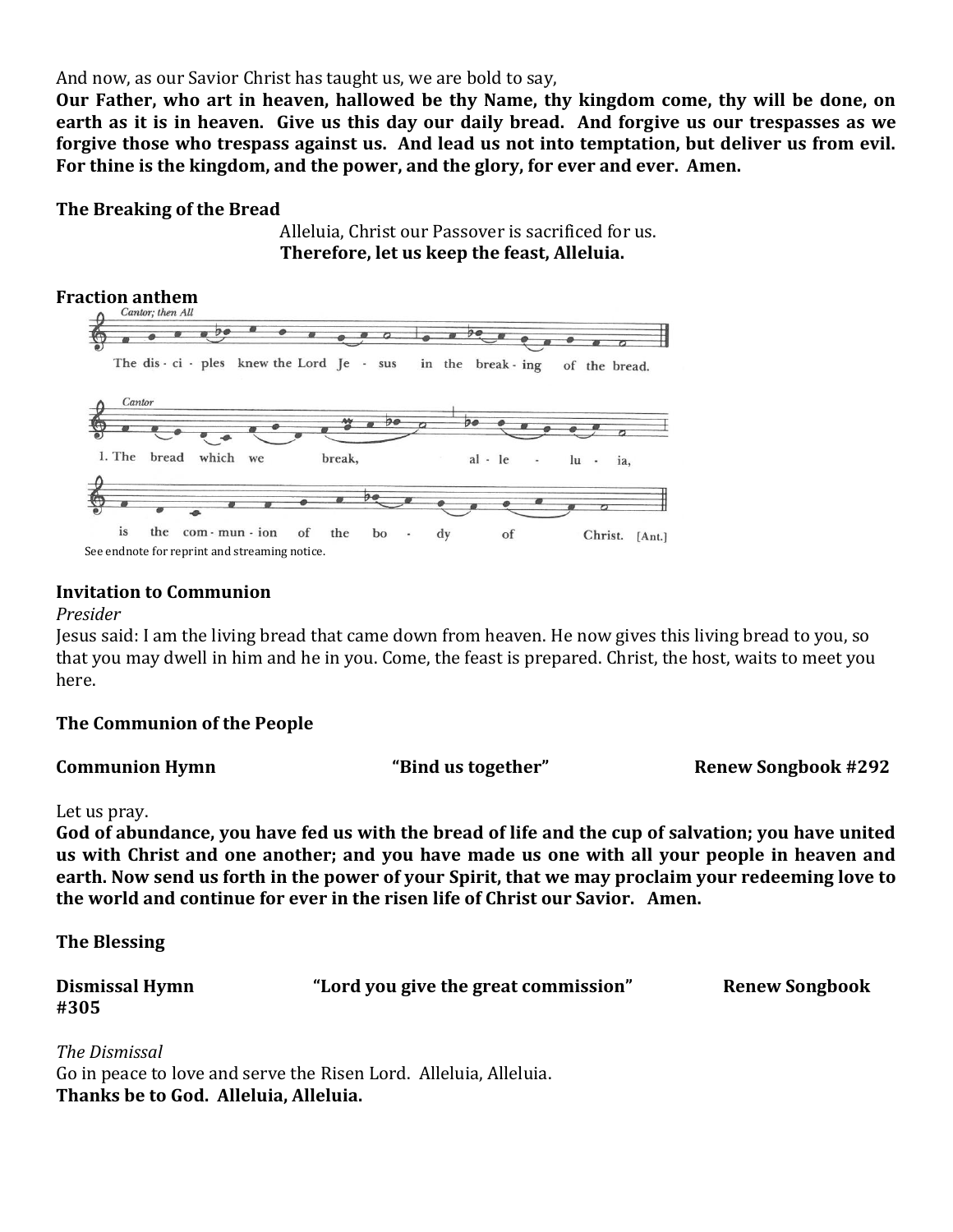## **PRAYERS OF THE PEOPLE**

*For healing:* Al, Amy, Ashley, Ben, Bernice, Bill, Bob, Buddy, Carol, Cindy, Clay, Daniel, Dave, Dennis, Diane, Donna, Elaine, Esther, Evelyn, Francis, Frank, Fred, Freda, Gail, Jack, Jeff, Jenny, Jerry, John, Judith, Judy, Karin, Kate, Kathy, Kim, Kirsten, Kristi, Larry, LaVerne, Leigh, Linda, Lynn, Madelyn, Margaret, Marilyn, Marty, Mary Ann, Massey, Mel, Mendel, Mike, Milton, Myrna, Nancy, Natalie, Nelda, Nicolas, Pat, Patrick, Peggy, Ralph, Rita, Robert, Roger, Ron, Rose, Sandy, Sarah, Sherry, Steve, Terry, Tom, Tommy, Tony, Vera, Wayne and those who care for them.

*For those in prison:* for the prisoners, staff and families of prisoners and staff at Easterling Correctional Facility, Clio, AL.

# **SAINT PAUL'S THIS WEEK**

### *TODAY*

- 7:30 am-Holy Eucharist
- 9 am-Christian Formation- Last Formation
- 10 am-Holy Eucharist
- 11:15 am-Lector Training-Church
- 7 pm-NAR-NON & NA Open Meetings

## **MONDAY MEMORIAL DAY**

- **OFFICE CLOSED**
- 8 pm-AA

**WEDNESDAY** 

- Noon Day Payers
- 7 pm-NA-Open Meeting THURSDAY

- 4 pm-Women's Bible Study
- 6 pm-AA Meeting
- 8 pm-AA Open meeting
- **SATURDAY** 
	- 10 am-AA Meeting

# **AFTER TODAY SUNDAY FORMATION AND MORNING BIBLE STUDY CLASSES WILL BE CANCELLED UNTIL THE FALL**

# **WOMEN'S THURSDAY AFTERNOON BIBLE STUDY WILL CONTINUE DURING THE SUMMER**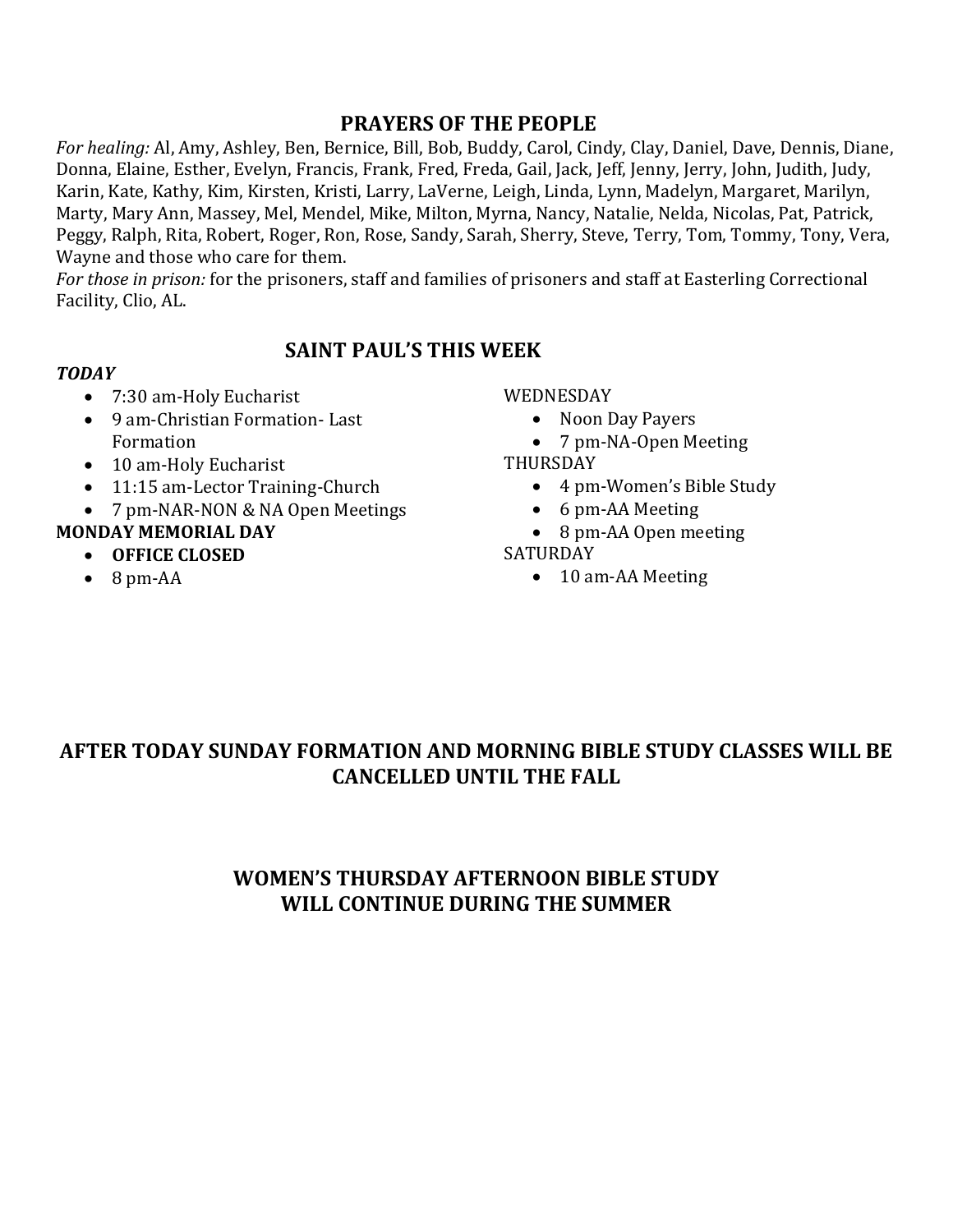# **SUMMER FEEDING PROGRAM STARTS TODAY**

Saint Paul's once again joins with Foley Elementary School and others to feed children this summer. We've committed to feeding students who might otherwise not have a meal. We provide each child breakfast, lunch, and healthy snack for 5 days each week all summer. Please sign up in the parish hall or let the church office know how you would like to be a part of this important summer ministry. Financial contributions are always welcome and needed. For more information and details contact Katherine Allen.

# **SAVE THE DATE FOR THE PENTECOST PICNIC ON JUNE 5TH**

Pentecost Picnic on June 5<sup>th</sup> after the 10 am service. The service will be outside and after we will celebrate Pentecost with food and fellowship. Hotdogs and hamburgers will be provided. Everyone is asked to bring a side to share. Please bring a chair. (There will be the normal 7:30 service indoors)

# **REMEMBER ECUMENICAL MINISTRIES WHEN YOU SHOP**

Oatmeal, grits, pancake mix & syrup and lots of taco shells.

# *RECYCLE PROGRAM FOR THE BUILDING FUND*

We can earn money for the church repairs by bringing our cans to church and placing them in the bin by the office on the Orchid St. side. There is no need to remove labels or wash or crush the cans. Donnie Bobe will take them to the recycling center and the money will be used for repairs. Contact Meg Scott or Donnie Bobe with questions.